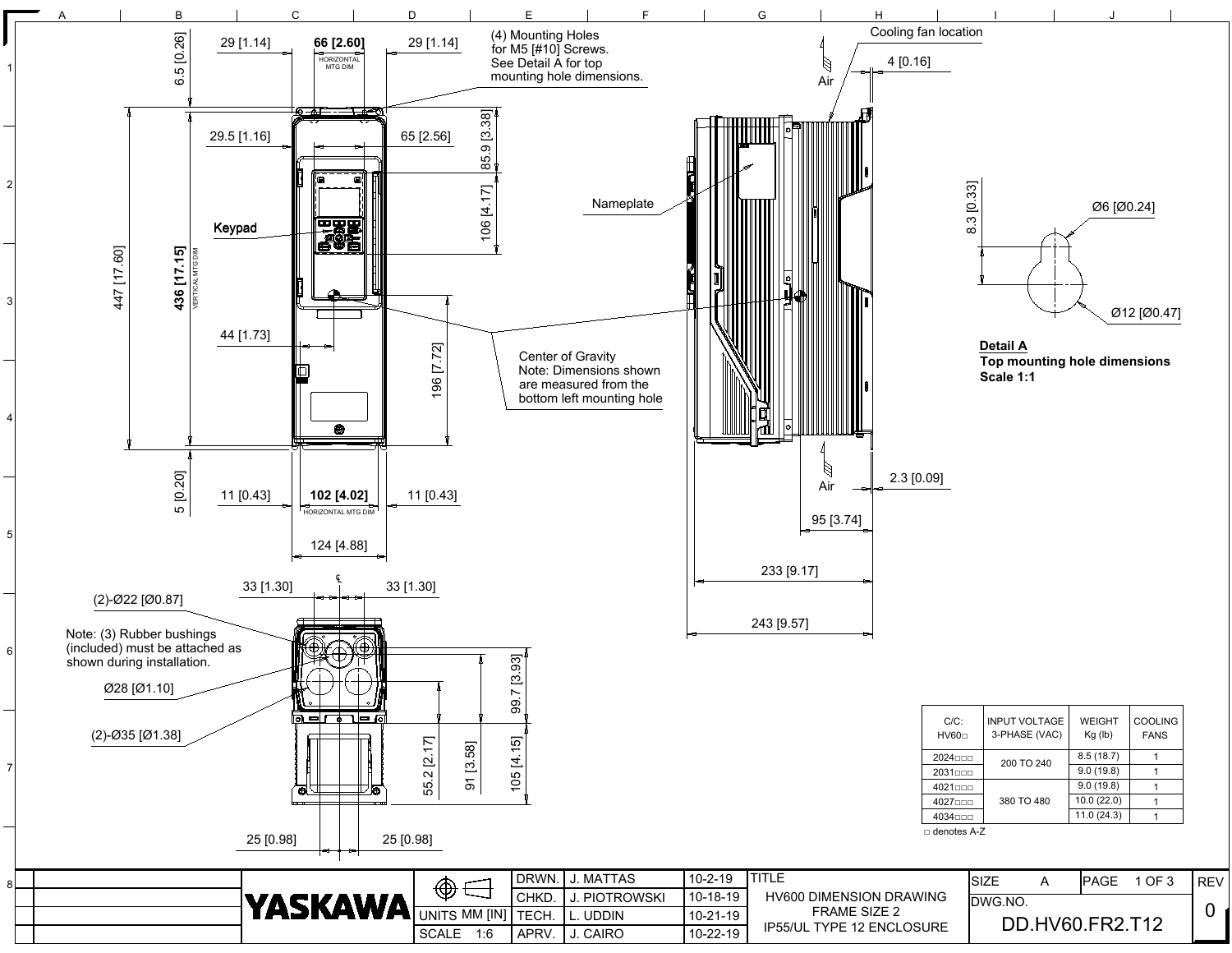

|                              |       | DRVVN. I J. MATTAS | 10-2-19        |                                 |            |
|------------------------------|-------|--------------------|----------------|---------------------------------|------------|
|                              | CHKD. | I J. PIOTROWSKI    | 10-18-19       | HV600 DIMENSION DRAWING         | <b>DWC</b> |
| S MM [IN]   TECH.   L. UDDIN |       |                    | $10 - 21 - 19$ | FRAME SIZE 2                    |            |
|                              |       |                    |                | <b>IP55/ULTYPE 12 FNCLOSURE</b> |            |